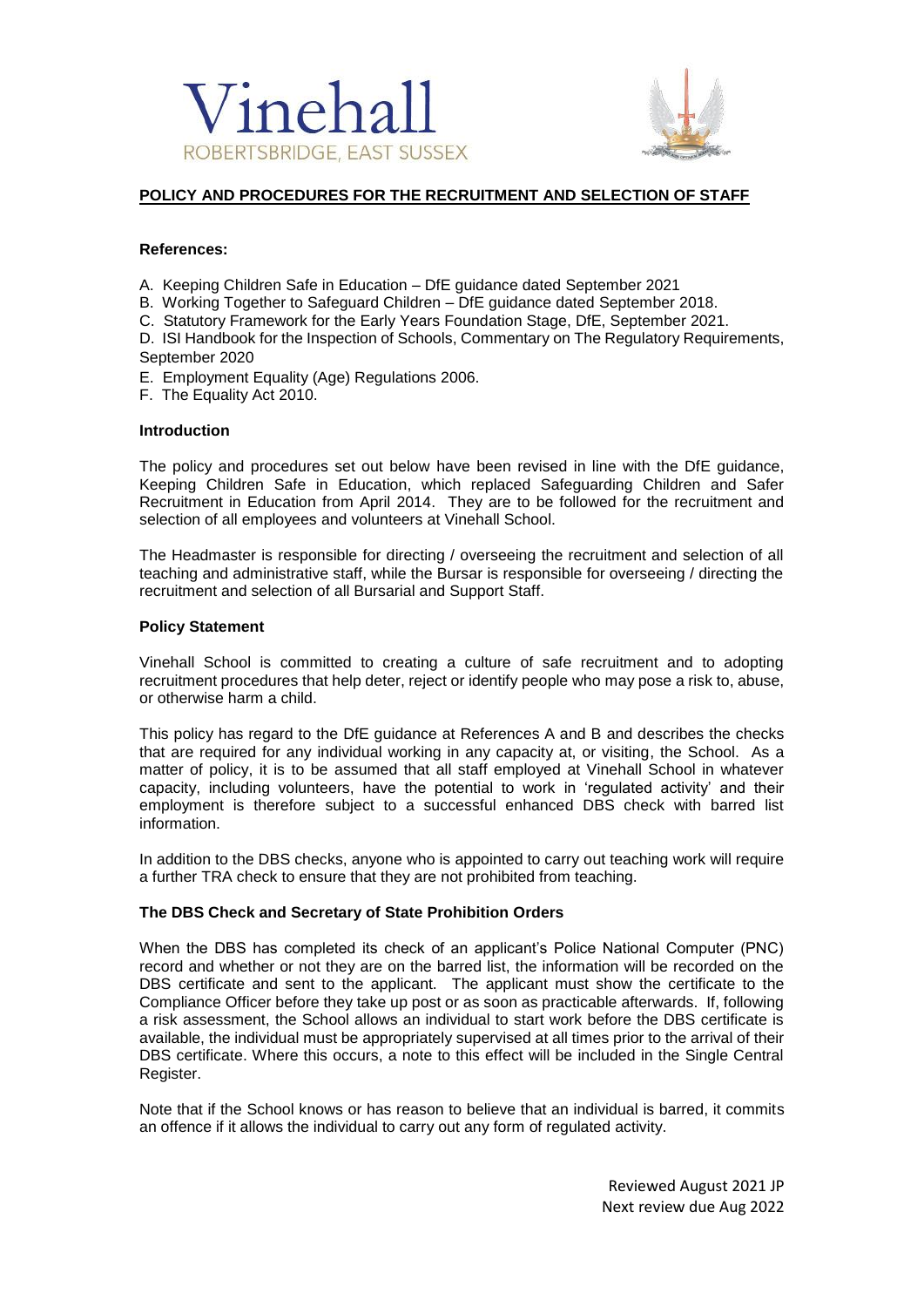A person who is prohibited from teaching must not be appointed to work as a teacher in any setting. A check of any prohibition can be carried out using the Employer Access Online Service (Teaching Regulation Authority website).

## **Pre-Appointment Checks**

An offer of appointment, including to an applicant who has lived or worked abroad, must be conditional upon satisfactory completion of the following mandatory pre- employment checks. The school will:

- verify a candidate's identity, preferably from current photographic ID, birth certificate and proof of address except where, for exceptional reasons, none is available;
- obtain a certificate for an enhanced DBS check with barred list information where the person will be engaging in regulated activity. (Note: as a matter of policy, this will apply to all Vinehall employees, including volunteers and GAP students).
- check that a candidate to be employed as a teacher is not subject to a prohibition order issued by the Secretary of State, using the Employer Access Online service;
- verify the candidate's mental and physical fitness to carry out their work responsibilities (through the completion of a medical questionnaire and its assessment by the School Nurse);
- verify the person's right to work in UK. If there is uncertainty about whether an individual needs permission to work in the UK, the School should follow advice on the GOV.UK website;
- obtain a police check from their previous country of residence if the person has lived or worked in a country outside the UK for a period of 3 months or more within the last 10 years;
- verify any professional qualifications that are a formal requirement of the job.

#### **References and Employment History**

The purpose of seeking references is to obtain objective and factual information to support appointment decisions. References should always be obtained, scrutinised and any concerns resolved satisfactorily before the appointment is confirmed. They should always be requested directly from the referee and 'open references', for example in the form of 'To Whom It May Concern' testimonials, should not be accepted.

Ideally, references should be sought on all short-listed candidates, including internal ones, so that any issues of concern they raise can be explored with the referee, and taken up with the candidate at interview.

On receipt, references should be checked to ensure that all specific questions have been answered satisfactorily. The referee should be contacted to provide further clarification as appropriate: for example, if the answers are vague. They should also be compared for consistency with the information provided by the candidate on their application form. Any discrepancies should be taken up with the candidate.

Any information about past disciplinary action or allegations should be considered carefully when assessing the applicant's suitability for the post.

Applicants must provide a full history of employment in chronological order since leaving education, with start dates and end dates, and explanations for periods not in employment or education. If a candidate for a teaching post is not currently employed as a teacher, it is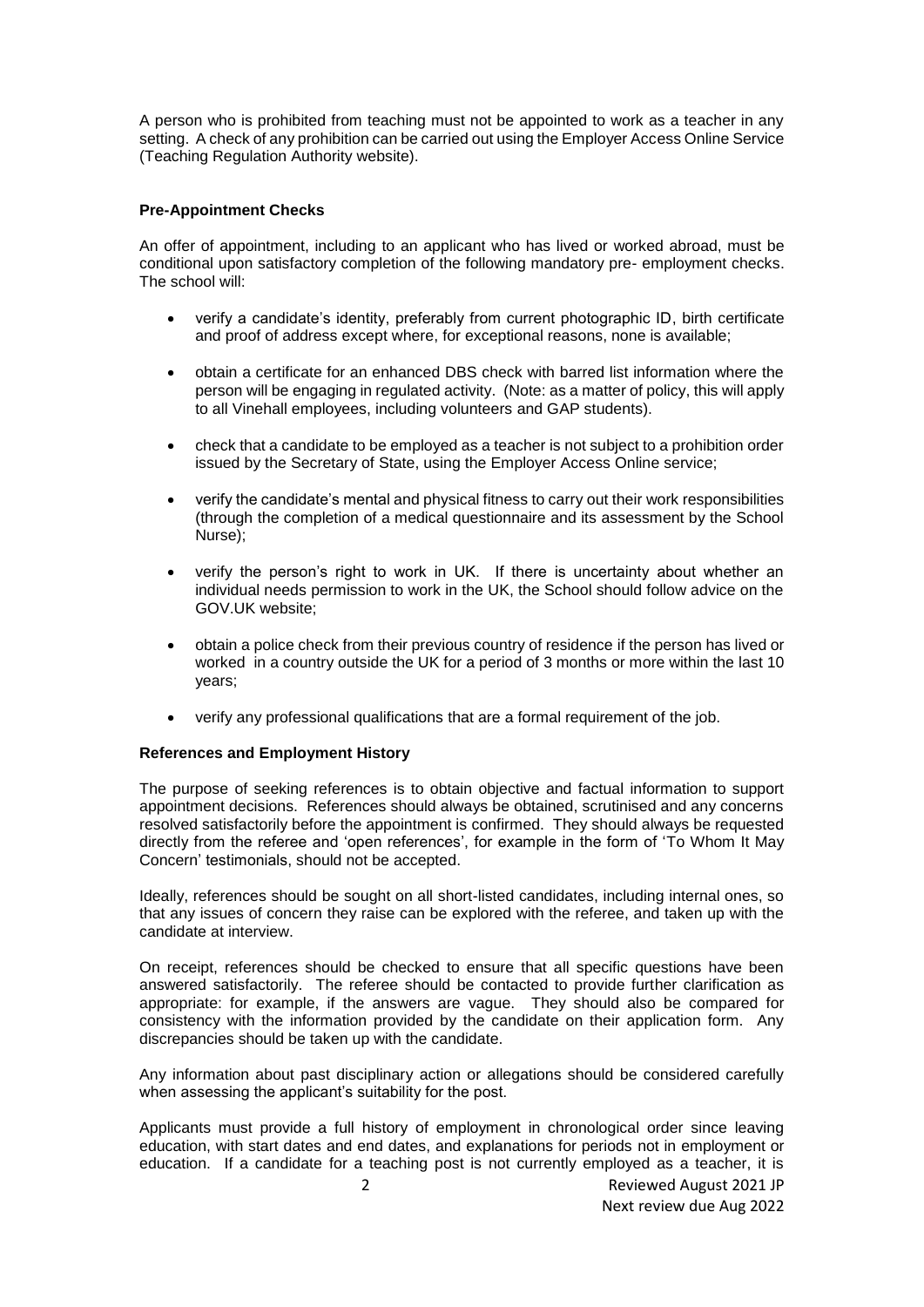advisable to check with the school, college or local authority at which they were most recently employed, to confirm details of their employment and their reasons for leaving.

Wherever possible, references are obtained prior to final interview. This is the established convention for teaching staff, though with non-teaching staff this can be more problematical as it is somewhat contrary to normal recruitment practice. If references cannot be obtained prior to final interview – usually at the request of the applicant who may not want their current employer to know they are considering leaving – they are always taken up and scrutinised before an offer of employment is confirmed.

## **Central Register of Appointments**

The Bursar and the Finance & HR Officer are responsible for maintaining the Single Central Register of Appointments, covering all staff (including any supply staff) who work in the School; all others who work in regular contact with children in the School, including volunteers; and all members of the Governing Body, in accordance with the separate instructions pertaining to the Register.

#### **Contractors**

Vinehall employs its own staff for long-term support functions such as catering and cleaning, and these staff are all subject to the routine pre-employment checks.

Contractors and contractors' employees for whom an appropriate DBS check has not been undertaken should be supervised on site if they will have contact with children. The identity of contractors should be checked on arrival at the School. Where the employees of contractors may be working at the school on a long-term basis, they will be subject to the same checks as school staff, with written confirmation supplied by the employing organisation. It is possible that contractors such as builders may have access to areas where unsupervised contact with children is possible. When and if this is the case, the school will ensure DBS checks have been undertaken by the contractor. Before such a person starts work, the school will obtain confirmation from the company that the required checks have been undertaken and check photographic identification on arrival at the school. The school will keep records of the confirmations from the contractor for evidence as required. If the school uses supply teaching agencies, it is on the basis of an undertaking from these agencies that appropriate preemployment checks have been carried out.

If a contractor working on site is self-employed, consideration should be given to obtaining a DBS check for them, as self-employed people are not able to make an application directly to the DBS on their own account.

#### **Volunteers**

The school has a small group of volunteers, mostly parents, who visit the school on an occasional but regular basis to offer support for school activities. These volunteers do not have unsupervised access to children as the teaching staff are always present, but as a matter of best practice, all regular volunteers are subject to the same DBS checks as ordinary staff and a register of checks is kept in the Bursary.

Any one-off volunteers for school trips or one-off events/activities at the school would not be subject to DBS checks in advance. However, ID is checked and they would not have unsupervised access to our children (i.e. they would be accompanied by a staff member at all times) and would not undertake any kind of personal care or regulated activity.

#### **Visitors**

All visitors to the school will be supervised by a member of staff whilst on site if they have access to children.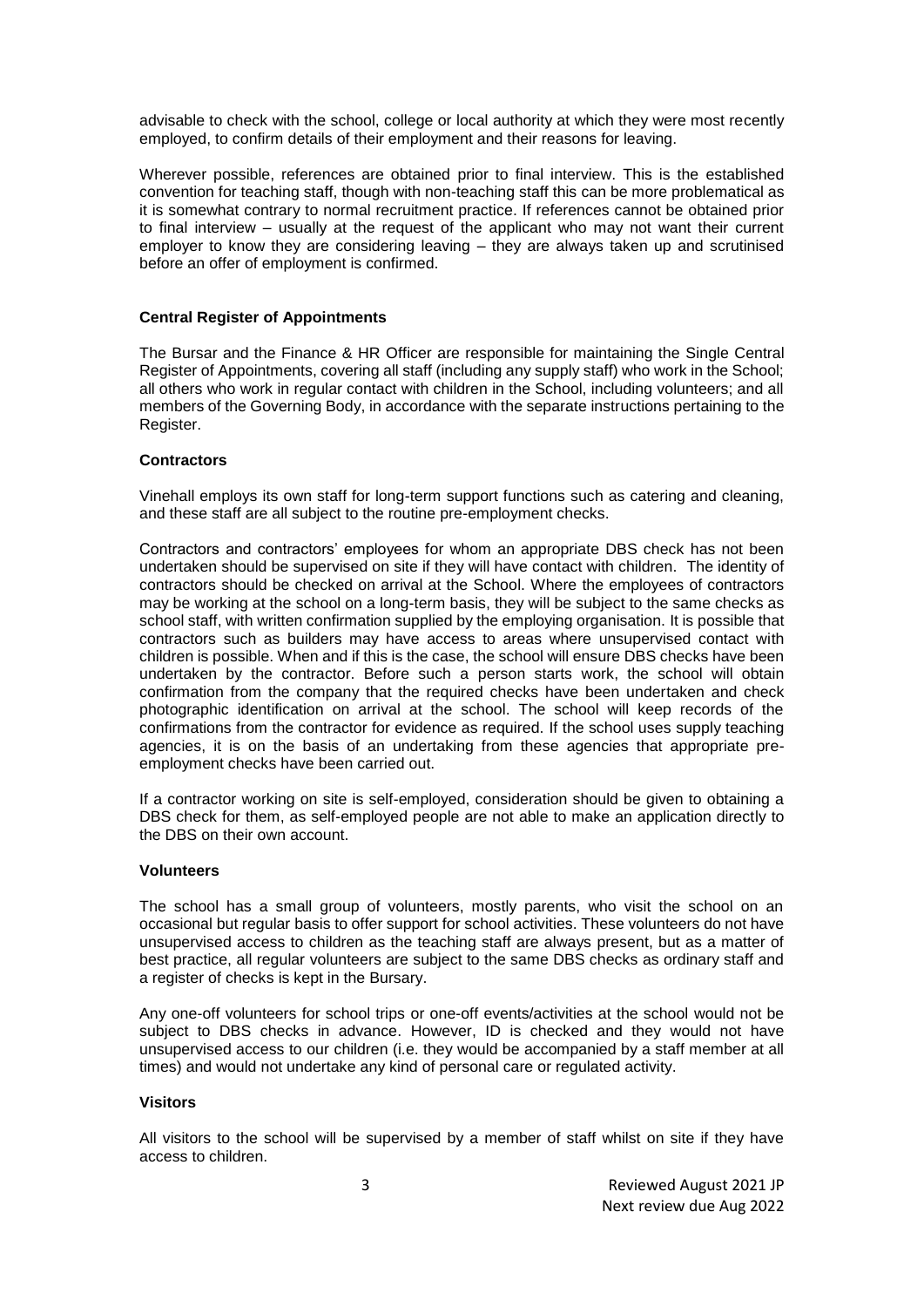Prior to the arrival of the visiting speaker, the school will undertake a Barred List check and will carry out an internet search on the speaker to verify their suitability. A risk assessment will be carried out and appropriate measures put in place. Visiting speakers will be required to provide photographic proof of identity on arrival at the school.

## **Chairman of Governors & other Governors**

The required checks for all Governors are ID, DBS, right to work, overseas checks (if applicable) and prohibition from management.

The Chairman of Governors must also have an enhanced DBS check signed by the Secretary of State for Education.

# **Age Discrimination**

Following the introduction of Reference E on 1 October 2006, it is unlawful to discriminate against job applicants (among others) either directly or indirectly on the basis of age.

## **Health-Related Questions**

Section 60 of the Equality Act, which came into force on 1 October 2010, limits the circumstances in which employers can ask health-related questions *before* offering an individual a job. As a result, the Independent Schools Council's (ISC's) Legal Team advise that:

- details of past sickness and attendance records should no longer be sought from referees prior to interview;
- successful applicants are only sent a health questionnaire after being made a job offer;
- all job offers are made conditional upon receipt of a satisfactory medical questionnaire.
- schools do not seek past sickness records from referees until after making the conditional job offer.

These questions can be asked of applicants before appointment should they questions specifically relate to an intrinsic function of the work.

#### **Procedures**

The procedures and sequence of action are set out below:

| <b>Ser</b>    | <b>PRE-INTERVIEW</b>                                                                                                                                                                                                                                                                                                                                                        | <b>Remarks</b>                                                                                                                                                     |
|---------------|-----------------------------------------------------------------------------------------------------------------------------------------------------------------------------------------------------------------------------------------------------------------------------------------------------------------------------------------------------------------------------|--------------------------------------------------------------------------------------------------------------------------------------------------------------------|
| 1             | <b>Departing Staff</b><br>Confirmation is required in writing when a<br>$\bullet$<br>member of staff is leaving<br>Discuss with that person the procedure for<br>$\bullet$<br>leaving (when to tell the children and staff, etc.)                                                                                                                                           |                                                                                                                                                                    |
| $\mathcal{P}$ | <b>Planning</b><br>Determine timetable for recruitment and<br>$\bullet$<br>selection<br>Draft Job Description and Person Profile<br>$\bullet$<br>Job Description and Person Profile to be<br>$\bullet$<br>approved by Headmaster / Bursar respectively<br>Determine any other documents to be provided<br>$\bullet$<br>to applicants and review and update as<br>necessary. | Note: The Job<br>Description and<br>advertisement must be<br>consistent with the<br>policy on Equal<br>Opportunities (e.g.<br>avoid references to<br>'young' etc.) |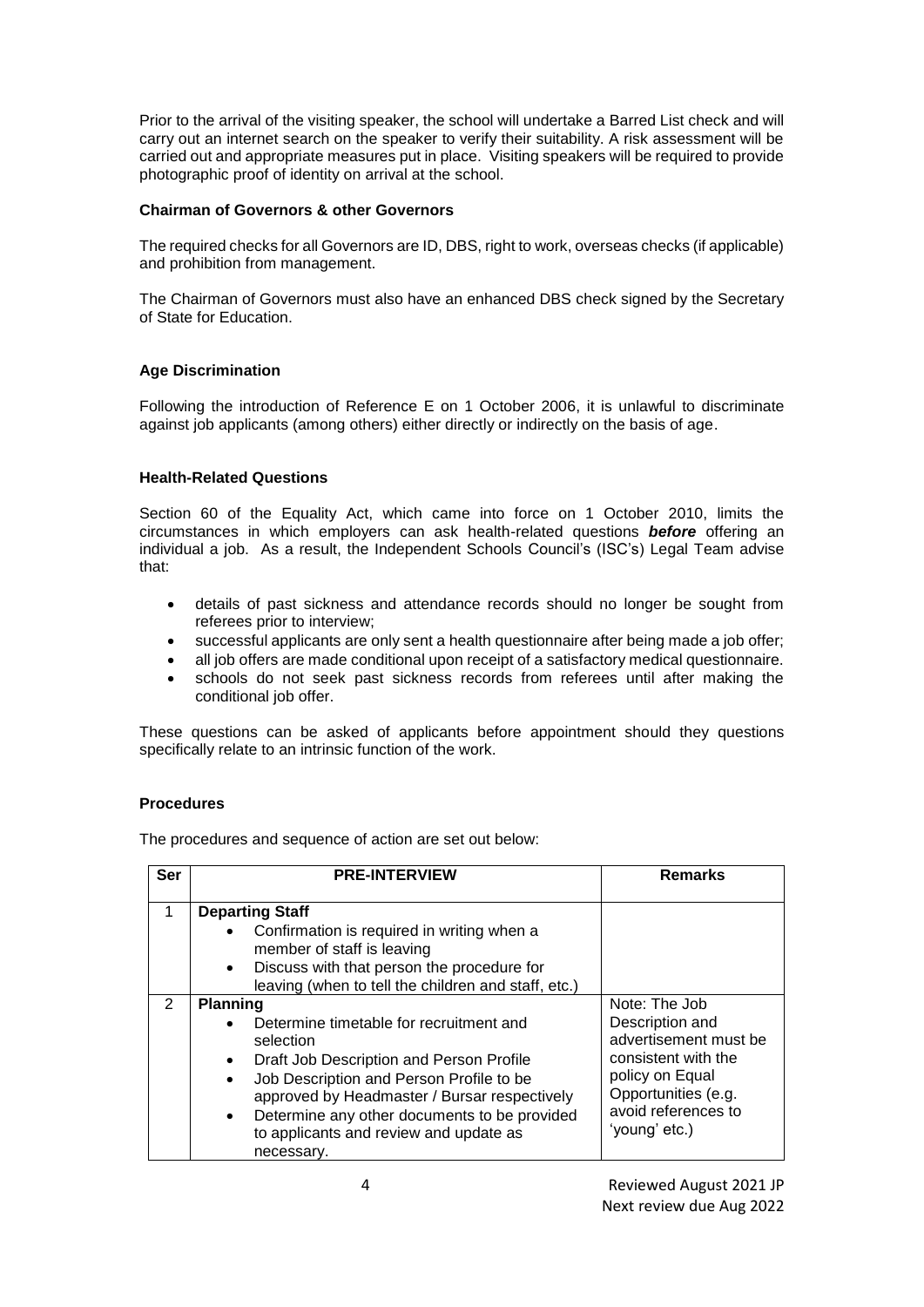| Ser | <b>PRE-INTERVIEW</b>                                                                                                                                                                                                                                                                                                                                                                                                                                                                                                                                                                                                                                                                                                                                                            | <b>Remarks</b>                                                                                                                                                              |
|-----|---------------------------------------------------------------------------------------------------------------------------------------------------------------------------------------------------------------------------------------------------------------------------------------------------------------------------------------------------------------------------------------------------------------------------------------------------------------------------------------------------------------------------------------------------------------------------------------------------------------------------------------------------------------------------------------------------------------------------------------------------------------------------------|-----------------------------------------------------------------------------------------------------------------------------------------------------------------------------|
| 3   | <b>Advertise Vacancy</b><br>Draft advertisement, setting closing date for<br>applications<br>Advertisement to include statement of the<br>$\bullet$<br>School's commitment to safeguarding and<br>promoting the welfare of children, and need for<br>successful applicant to have a satisfactory<br>enhanced Disclosure and Barring Service (DBS)<br>check.<br>Place advert(s) as appropriate (e.g. TES, IAPS,<br>$\bullet$<br>Battle and Rye Observer, Courier, Wealden<br>Advertiser, Friday Ad)<br>Notify Bursar of costs of advertisements.                                                                                                                                                                                                                                 | See Doc 1                                                                                                                                                                   |
| 4   | <b>Candidate Information Pack</b><br>Send out, under covering letter (Doc 2):<br>Application Form (teaching staff: Doc 3A;<br>$\circ$<br>Support Staff: Doc 3B; Administrative<br>Staff: Doc 3C<br><b>Explanatory Notes (Doc 4)</b><br>$\circ$<br>Job Description (Doc 5) - including a<br>$\circ$<br>statement of the terms and conditions<br>relating to the post                                                                                                                                                                                                                                                                                                                                                                                                             | See Doc 2 and enclose<br>Docs 3, 4, 5, 5A<br>Job Description to<br>make reference to the<br>responsibility for<br>safeguarding and<br>promoting the welfare<br>of children. |
|     | Person Profile (Doc 5A)<br>$\circ$<br><b>Child Protection Policy Statement (Doc</b><br>$\circ$<br>15).                                                                                                                                                                                                                                                                                                                                                                                                                                                                                                                                                                                                                                                                          | Person Profile to<br>include specific<br>reference to suitability<br>to work with children.                                                                                 |
| 5   | <b>Applications</b><br>Scrutinise all Application Forms on receipt,<br>noting any discrepancies / anomalies / gaps in<br>employment which must be explained in writing<br>and explored if the applicant is considered for<br>shortlisting<br>The reasons for a history of repeated changes of<br>employment, without any clear career or salary<br>progression, should be explored and verified<br>Incomplete applications should not be accepted<br>and should be returned for completion<br>Note that all staff who work directly with EYFS<br>$\bullet$<br>children are required to declare any convictions,<br>cautions, court orders, reprimands or warnings<br>that may affect their suitability to work with<br>children;<br>Place all Applications into a central file. | See Disclosure Form at<br>Doc 15                                                                                                                                            |
| 6   | <b>Shortlist</b><br>Arrange a meeting to discuss applications<br>against a check list (i.e. what are we looking<br>for?)<br>All candidates should be assessed equally<br>against the criteria contained in the job                                                                                                                                                                                                                                                                                                                                                                                                                                                                                                                                                              |                                                                                                                                                                             |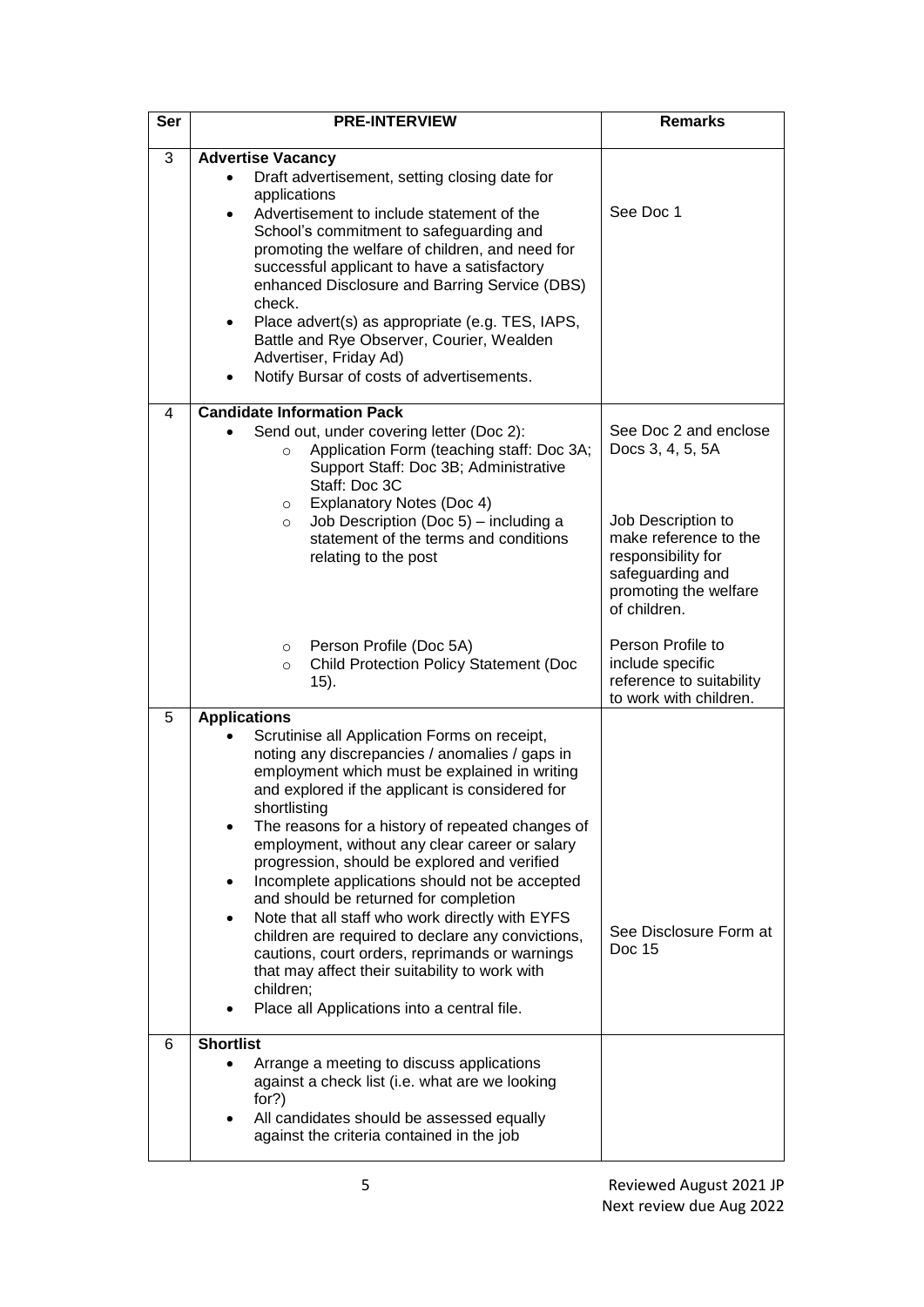| Ser            | <b>PRE-INTERVIEW</b>                                                                                                                                                                                                                                                                                                                                                                                                                                                                                                                                                                                                                                                                                                                                                                                                                                                                                                                                                                                                             | <b>Remarks</b>                                                                                                                                                                                                                                                            |
|----------------|----------------------------------------------------------------------------------------------------------------------------------------------------------------------------------------------------------------------------------------------------------------------------------------------------------------------------------------------------------------------------------------------------------------------------------------------------------------------------------------------------------------------------------------------------------------------------------------------------------------------------------------------------------------------------------------------------------------------------------------------------------------------------------------------------------------------------------------------------------------------------------------------------------------------------------------------------------------------------------------------------------------------------------|---------------------------------------------------------------------------------------------------------------------------------------------------------------------------------------------------------------------------------------------------------------------------|
|                | description and Person Profile without exception<br>or variation<br>Two people minimum to prepare Shortlist<br>Set date(s) for interviews.                                                                                                                                                                                                                                                                                                                                                                                                                                                                                                                                                                                                                                                                                                                                                                                                                                                                                       |                                                                                                                                                                                                                                                                           |
| $\overline{7}$ | <b>Seek References</b><br>Send out reference requests for shortlisted<br>$\bullet$<br>candidates, using standard letter (Doc 7),<br>enclosing questionnaire (Doc 8) and Job<br>Description (Doc 5) and Person Profile (Doc 5A).<br>Note: one referee should be the applicant's<br>$\bullet$<br>current or most recent employer. (Should an<br>applicant request that a reference is not sought<br>unless he / she is ultimately selected, this can be<br>agreed but any resulting job offer must be made<br>conditional on receipt of a satisfactory<br>reference).                                                                                                                                                                                                                                                                                                                                                                                                                                                              | See Doc 7, Doc 8, Doc<br>5 and Doc 5A                                                                                                                                                                                                                                     |
| 8              | <b>Check References</b><br>Check that all specific questions have been<br>answered satisfactorily.<br>Telephone the referee and ask him/her to:<br>Confirm that they actually provided the<br>$\circ$<br>reference (Note: there have been<br>instances of applicants forging<br>references and this is a <i>mandatory</i><br>requirement for employees in boarding<br>schools)<br>provide written answers or amplification<br>$\circ$<br>as appropriate, where the reference is<br>vague or unspecific<br>Check that the information provided by the<br>$\bullet$<br>referee about the applicant is consistent with the<br>information provided by the applicant. Any<br>discrepancy should be taken up with the<br>applicant.<br>Do not rely on references or testimonials<br>provided by the candidate, or on open references<br>and testimonials, i.e. 'To Whom It May Concern',<br>as these are easy to forge or might be the result<br>of a compromise agreement and therefore<br>unlikely to include any adverse comments. | Note: where an<br>applicant who is not<br>currently working with<br>children but has done<br>so in the past, it is<br>important that a<br>reference is also<br>obtained from the<br>employer by whom the<br>person was most<br>recently employed in<br>work with children |
| 9              | <b>Prepare the Interview</b><br>Produce programme for interview and tailor<br>invitation letter (Doc 9) accordingly to advise<br>applicants of any special requirements (e.g.<br>teaching a lesson)<br>Involving pupils in the selection process in some<br>٠<br>way is common and recognised as good<br>practice. For example, candidates for teaching<br>posts might be observed in their interaction with<br>pupils, asked to teach a lesson, or be shown<br>around the school by pupils                                                                                                                                                                                                                                                                                                                                                                                                                                                                                                                                      | Deputy Head for<br>teaching and admin<br>staff. Bursar for<br>Support Staff.                                                                                                                                                                                              |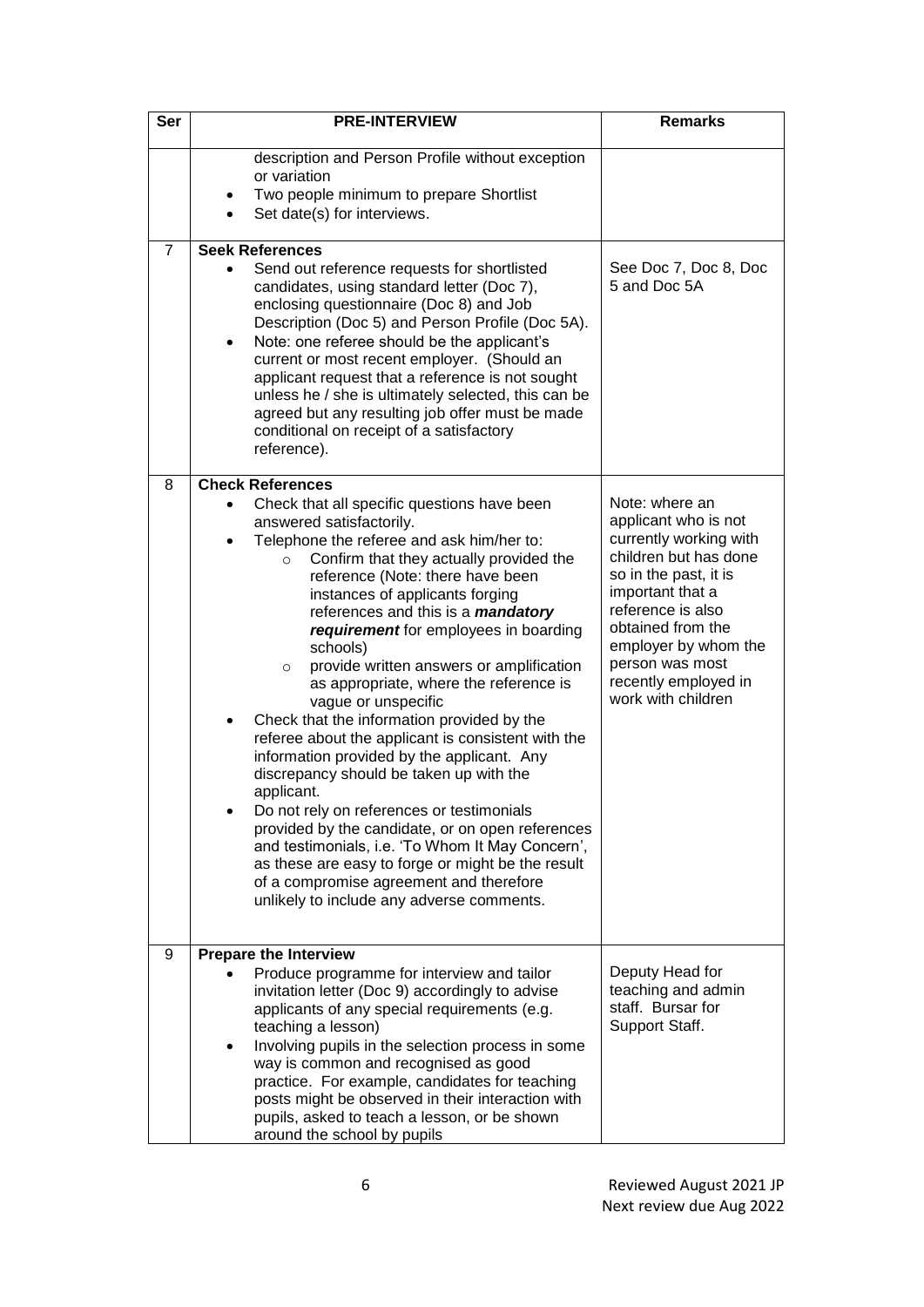| Ser | <b>PRE-INTERVIEW</b>                                                                                                                                                                                                                                                                                                                                                                                                                                                                                                                                                                                                                                                                                                                                                                                                                                                                                                                                                                                                                                                                                                                                            | <b>Remarks</b> |
|-----|-----------------------------------------------------------------------------------------------------------------------------------------------------------------------------------------------------------------------------------------------------------------------------------------------------------------------------------------------------------------------------------------------------------------------------------------------------------------------------------------------------------------------------------------------------------------------------------------------------------------------------------------------------------------------------------------------------------------------------------------------------------------------------------------------------------------------------------------------------------------------------------------------------------------------------------------------------------------------------------------------------------------------------------------------------------------------------------------------------------------------------------------------------------------|----------------|
|     | Involve all relevant parties in interview process.<br>Discuss questions to be asked to avoid overlap<br>and produce list of questions for interview (Doc<br>$10$ ).                                                                                                                                                                                                                                                                                                                                                                                                                                                                                                                                                                                                                                                                                                                                                                                                                                                                                                                                                                                             |                |
| 10  | <b>Invitation to Interview</b><br>Send out standard invitation letter, tailored as                                                                                                                                                                                                                                                                                                                                                                                                                                                                                                                                                                                                                                                                                                                                                                                                                                                                                                                                                                                                                                                                              | See Doc 9      |
|     | necessary                                                                                                                                                                                                                                                                                                                                                                                                                                                                                                                                                                                                                                                                                                                                                                                                                                                                                                                                                                                                                                                                                                                                                       |                |
|     | Inform interviewees with notes for teaching                                                                                                                                                                                                                                                                                                                                                                                                                                                                                                                                                                                                                                                                                                                                                                                                                                                                                                                                                                                                                                                                                                                     |                |
| 11  | <b>Interview Arrangements</b>                                                                                                                                                                                                                                                                                                                                                                                                                                                                                                                                                                                                                                                                                                                                                                                                                                                                                                                                                                                                                                                                                                                                   |                |
|     | There should be at least 2 interviewers<br>Panel members should have the necessary<br>$\bullet$<br>authority to make decisions about appointment<br>and have met and agreed issues and questions /<br>assessment criteria / standards<br>Panel members should be appropriately trained.<br>With effect from the publication of Reference A in<br>April 2014, it is mandatory for one member of<br>interview panels to be trained in Safer<br>Recruitment in Education and involved in all<br>stages of the recruitment process. (The<br>Headmaster, Bursar, Deputy Head and HR<br>Officer are trained.)<br>All applicants are to be treated equally. This<br>means that they must all be asked the same set<br>of initial questions relating to the Job Description<br>and Person Profile, with further discussion then<br>resulting from the answers given<br>Avoid hypothetical questions, as they allow<br>theoretical answers<br>It is better to ask competence-based questions<br>that ask a candidate to relate how s/he has<br>responded to, or dealt with, an actual situation,<br>or questions that test a candidate's attitudes and<br>understanding. | See Doc 10     |

| Ser | <b>INTERVIEW</b>                                                                                                                                                                                                                                                                                                                                                                                                                                  | Remarks |
|-----|---------------------------------------------------------------------------------------------------------------------------------------------------------------------------------------------------------------------------------------------------------------------------------------------------------------------------------------------------------------------------------------------------------------------------------------------------|---------|
| 12  | The Interview                                                                                                                                                                                                                                                                                                                                                                                                                                     |         |
|     | As well as assessing the candidate's suitability<br>$\bullet$<br>for the post, the interview should explore:<br>his/her suitability for work with children<br>$\circ$<br>his/her ability to support the School's<br>$\circ$<br>agenda for keeping children safe in<br>education<br>any gaps in employment history<br>$\circ$<br>any concerns or discrepancies arising<br>$\circ$<br>from the information provided by the<br>candidate or referee. |         |
|     | The identity and qualifications of all candidates<br>should be verified on day of interview by                                                                                                                                                                                                                                                                                                                                                    |         |
|     | scrutiny of appropriate original documents and                                                                                                                                                                                                                                                                                                                                                                                                    |         |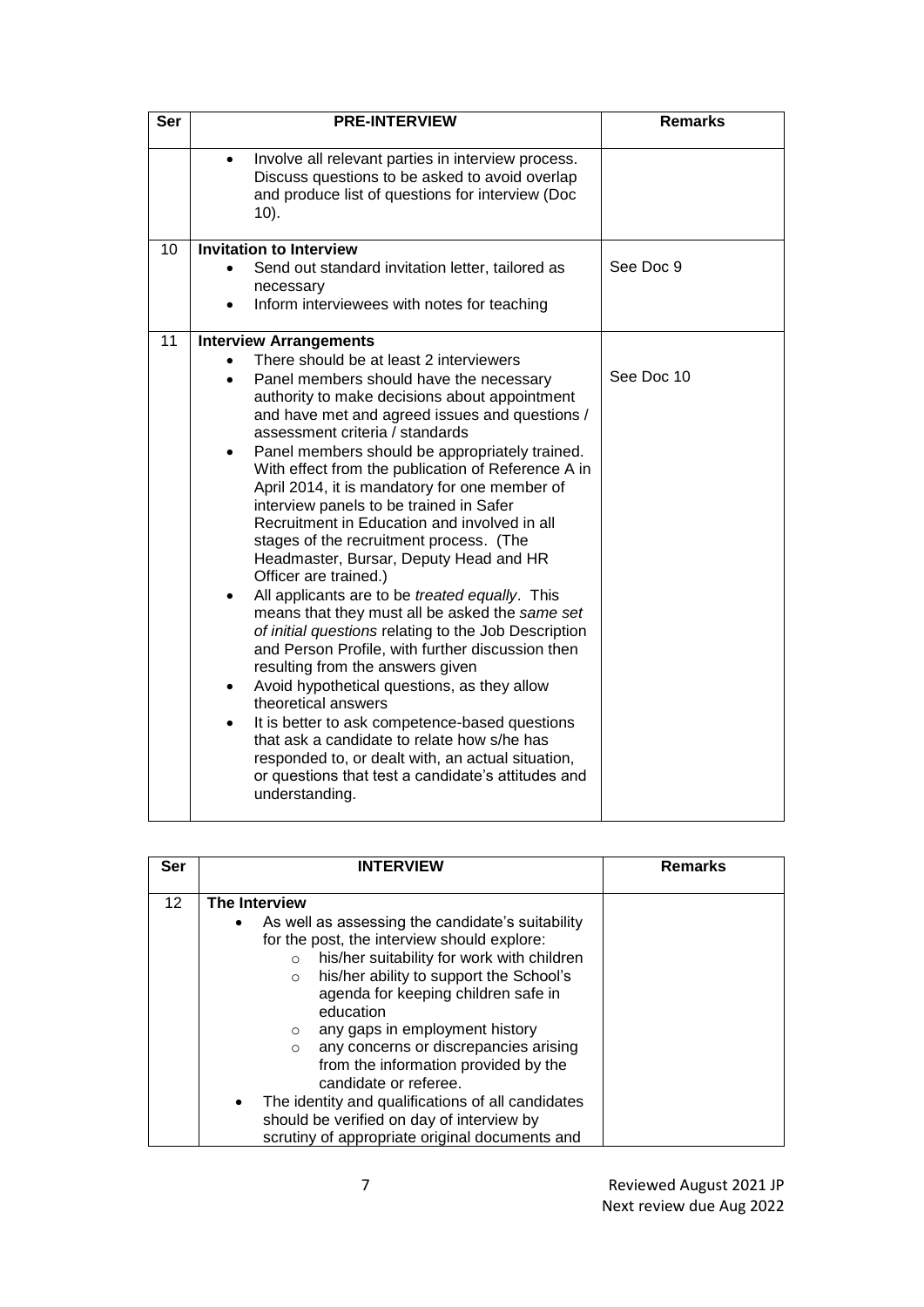| Ser | <b>INTERVIEW</b>                                                                                                                                                                                                                                                                                                                                                                                                                                                                                                                                                                                                                                                                                             | <b>Remarks</b>                                                                                                                                                                                                                                                                                                                           |
|-----|--------------------------------------------------------------------------------------------------------------------------------------------------------------------------------------------------------------------------------------------------------------------------------------------------------------------------------------------------------------------------------------------------------------------------------------------------------------------------------------------------------------------------------------------------------------------------------------------------------------------------------------------------------------------------------------------------------------|------------------------------------------------------------------------------------------------------------------------------------------------------------------------------------------------------------------------------------------------------------------------------------------------------------------------------------------|
|     | copies of documents should be taken and<br>placed on the applicant's personal file.                                                                                                                                                                                                                                                                                                                                                                                                                                                                                                                                                                                                                          |                                                                                                                                                                                                                                                                                                                                          |
|     | Note: if a candidate cannot produce original documents<br>or certified copies, written confirmation of his/her<br>relevant qualifications must be obtained from the<br>awarding body.                                                                                                                                                                                                                                                                                                                                                                                                                                                                                                                        |                                                                                                                                                                                                                                                                                                                                          |
| 13  | <b>Record Keeping of the Interview</b><br>Notes from all interviewers, together with copies<br>of Application Forms, will need to be placed<br>together so that all data is held in one place<br>only<br>Any notes should be kept for four months, in<br>case of queries, after which they should be<br>destroyed as confidential waste - other than<br>those for the successful candidate whose notes<br>may be placed on file.                                                                                                                                                                                                                                                                             |                                                                                                                                                                                                                                                                                                                                          |
| 14  | <b>Other Activities</b>                                                                                                                                                                                                                                                                                                                                                                                                                                                                                                                                                                                                                                                                                      |                                                                                                                                                                                                                                                                                                                                          |
|     | On the interview day, all academic applicants<br>should meet the Headmaster and Deputy Head.<br>They should also be made aware of the Staff<br>Handbook<br>Headmaster to have up to date salary scale to<br>٠<br>hand<br>The Deputy Head will ask about home<br>$\bullet$<br>background during a tour of the School<br>The applicant may take a lesson, observed by<br>$\bullet$<br>the Head of Department, Deputy Head or the<br>Headmaster<br>Candidates will be informed when they will<br>٠<br>know the outcome of the interview<br>At the end of the day, a meeting will be held<br>$\bullet$<br>with everyone who has met the candidate.                                                               |                                                                                                                                                                                                                                                                                                                                          |
| Ser | <b>POST INTERVIEW</b>                                                                                                                                                                                                                                                                                                                                                                                                                                                                                                                                                                                                                                                                                        | Remarks                                                                                                                                                                                                                                                                                                                                  |
| 15  | <b>Conditional Offer of Appointment</b>                                                                                                                                                                                                                                                                                                                                                                                                                                                                                                                                                                                                                                                                      |                                                                                                                                                                                                                                                                                                                                          |
|     | Once interviews have been completed and a<br>selection made, the Headmaster will offer the<br>post in writing, conditional upon meeting the<br>requirements of the pre-employment checks,<br>and invite the candidate to confirm their<br>acceptance in writing:<br>The Headmaster will produce a draft offer letter<br>٠<br>setting out the key terms and conditions<br>associated with the post, including the above<br>conditions, and circulate it to the Bursar for<br>comment.<br>Once finalised, the Headmaster's PA will issue<br>$\bullet$<br>the letter on behalf of the Headmaster and copy<br>it to the Finance & HR Officer who will:<br>Place it on the individual's personal file.<br>$\circ$ | As soon as a selection<br>has been made, the<br>Finance & HR Officer<br>will initiate an<br>Appointment Record for<br>the prospective<br>employee, by making<br>the appropriate entries<br>on the school's MIS, in<br>line with the separate<br>instructions for the<br>maintenance of the<br>Central Register of<br>Staff Appointments, |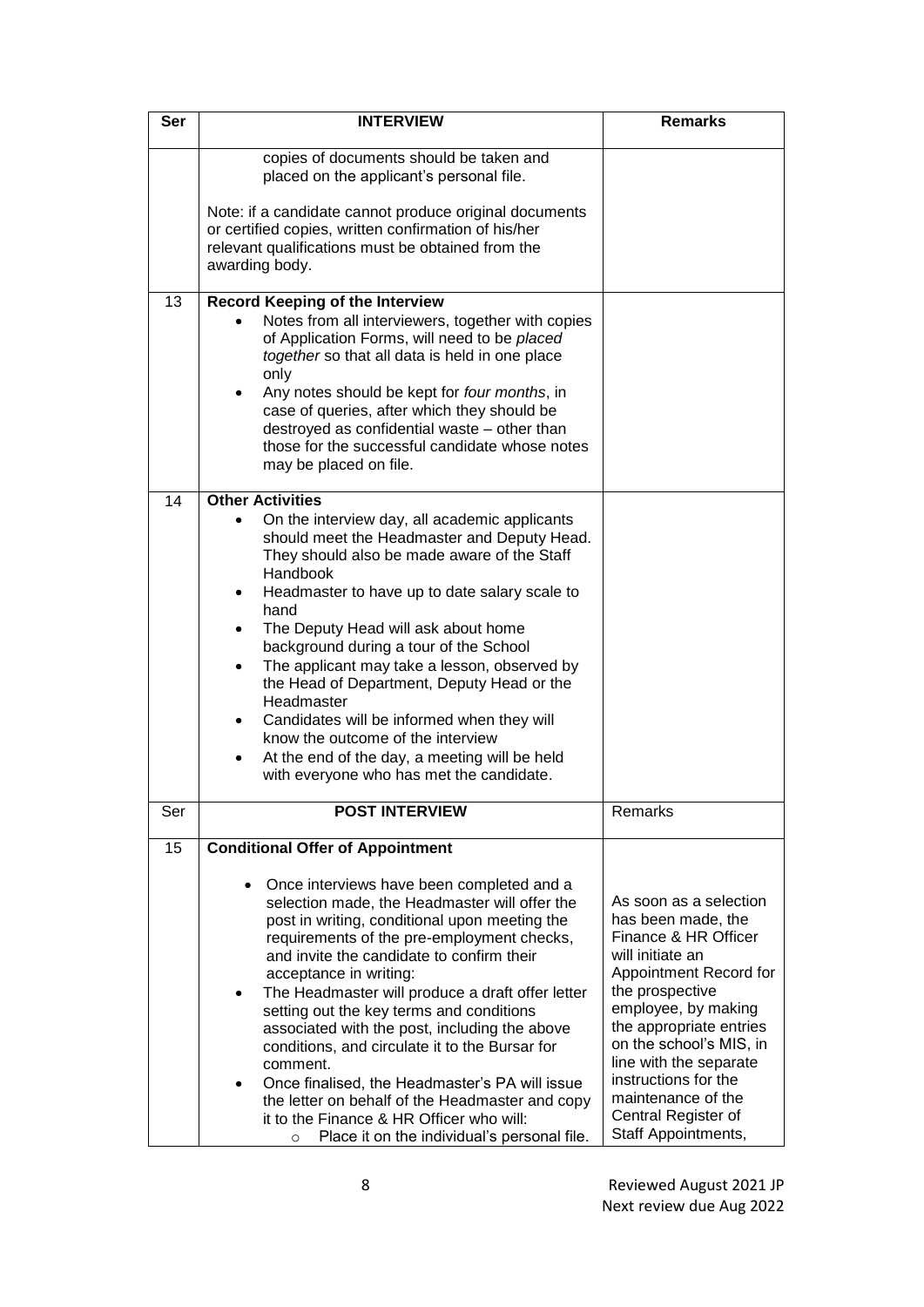| Ser | <b>INTERVIEW</b>                                                                                                                                                                                                                                                                                                                                                                                                                                                                                                                                                                                                                                                                                                                     | <b>Remarks</b>                                                                                                                                                                                                                                                                                     |
|-----|--------------------------------------------------------------------------------------------------------------------------------------------------------------------------------------------------------------------------------------------------------------------------------------------------------------------------------------------------------------------------------------------------------------------------------------------------------------------------------------------------------------------------------------------------------------------------------------------------------------------------------------------------------------------------------------------------------------------------------------|----------------------------------------------------------------------------------------------------------------------------------------------------------------------------------------------------------------------------------------------------------------------------------------------------|
|     | Initiate the enhanced DBS clearance<br>$\Omega$<br>process.<br>On receipt of acceptance, the Headmaster will<br>inform all other applicants by phone or in<br>writing, turning them down<br>On receipt of a satisfactory DBS disclosure,<br>$\bullet$<br>references and medical questionnaire (see<br>below), the Headmaster will send a welcome<br>letter, to include:<br><b>Confirmation of Mentor</b><br>$\circ$<br>Term dates (calendar)<br>$\circ$<br>Outline of current week (copy of current<br>$\circ$<br>timetable)<br>Invitation to events / tour with own<br>$\circ$<br>family<br>A request to visit again to meet with<br>$\circ$<br>Mentor<br>Copy of induction programme<br>$\circ$<br><b>The Contract</b><br>$\Omega$ | held by the Finance &<br>HR Officer.                                                                                                                                                                                                                                                               |
| 16  | <b>Conditional Offer of Appointment: Pre Employment</b><br><b>Checks</b>                                                                                                                                                                                                                                                                                                                                                                                                                                                                                                                                                                                                                                                             |                                                                                                                                                                                                                                                                                                    |
|     | An offer of appointment should be conditional upon<br>satisfactory completion of the following pre-appointment<br>checks and a probationary period:                                                                                                                                                                                                                                                                                                                                                                                                                                                                                                                                                                                  |                                                                                                                                                                                                                                                                                                    |
|     | References. The receipt of at least two references<br>а.<br>that are satisfactory to the School (if not obtained<br>and scrutinised previously).                                                                                                                                                                                                                                                                                                                                                                                                                                                                                                                                                                                     | Required for all staff<br>appointed since 1<br>September 2003                                                                                                                                                                                                                                      |
|     | Identity. Verification of the candidate's identity (if<br>b.<br>that could not be verified immediately after the<br>interview).                                                                                                                                                                                                                                                                                                                                                                                                                                                                                                                                                                                                      | By checking documents<br>as per requirements for<br><b>DBS</b> check                                                                                                                                                                                                                               |
|     | Qualifications. Verification of the candidate's<br>c.<br>qualifications (if not verified on the day of interview).<br>Candidates are required to produce original<br>certificates of their qualifications. Copies are then to<br>be taken and filed on their personal file.                                                                                                                                                                                                                                                                                                                                                                                                                                                          | Required for all staff<br>appointed since 1<br>September 2003                                                                                                                                                                                                                                      |
|     | <b>DBS</b> – it is a legal requirement for all staff newly<br>d.<br>appointed on or after 1 May 2007, to have a<br>satisfactory enhanced DBS Disclosure (which<br>includes a List 99/barred list check). Check to be<br>initiated by the Finance & HR Officer.<br>Note: a separate check against the barred list<br>must be undertaken in the event that an<br>enhanced disclosure is not received in advance<br>of a member of staff starting work. Likewise the<br>member must be supervised at all times prior to<br>the arrival of their new DBS check.                                                                                                                                                                          | See Note 1 below.<br>1.<br>The DBS check<br>2.<br>must be carried out<br>either no more than<br>three months<br>before the start<br>date or as soon as<br>practicable after<br>appointment.<br>The recruitment<br>3.<br>decision should<br>only be confirmed<br>after having seen a<br>copy of the |
|     | 9                                                                                                                                                                                                                                                                                                                                                                                                                                                                                                                                                                                                                                                                                                                                    | Reviewed August 2021 JP                                                                                                                                                                                                                                                                            |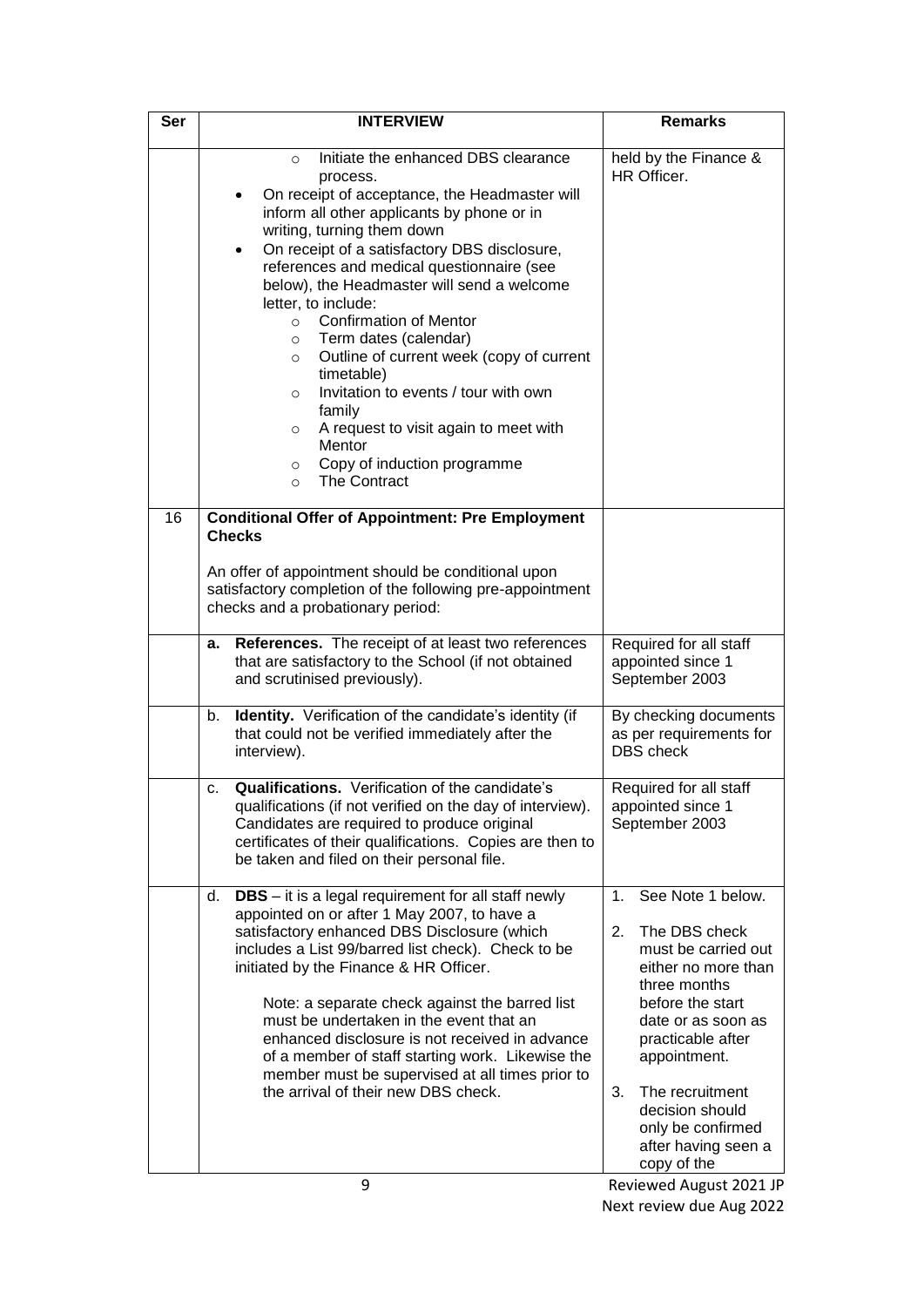| Ser | <b>INTERVIEW</b>                                                                                                                                                                                                                                                                                                                                                                                                                                                                                                                                                                                                                                                                                                                                                                                                                                                                                                                        | <b>Remarks</b>                                                                                                                                                               |
|-----|-----------------------------------------------------------------------------------------------------------------------------------------------------------------------------------------------------------------------------------------------------------------------------------------------------------------------------------------------------------------------------------------------------------------------------------------------------------------------------------------------------------------------------------------------------------------------------------------------------------------------------------------------------------------------------------------------------------------------------------------------------------------------------------------------------------------------------------------------------------------------------------------------------------------------------------------|------------------------------------------------------------------------------------------------------------------------------------------------------------------------------|
|     |                                                                                                                                                                                                                                                                                                                                                                                                                                                                                                                                                                                                                                                                                                                                                                                                                                                                                                                                         | applicant's DBS<br>certificate.                                                                                                                                              |
|     | <b>Overseas Police Checks.</b> Applicants must obtain<br>е.<br>a satisfactory police check from the countries in<br>which they have worked or lived abroad for a period<br>of 3 months or more in the last 10 years.                                                                                                                                                                                                                                                                                                                                                                                                                                                                                                                                                                                                                                                                                                                    | Where a police<br>check cannot be<br>provided due to the<br>country not issuing<br>such checks, an<br>additional<br>reference will be<br>taken, ideally from<br>that country |
|     | <b>Prohibition Orders.</b><br>f.<br>A check of any prohibition must be carried out<br>$\bullet$<br>for all teaching staff.<br>A check of prohibition from management must<br>$\bullet$<br>be carried out for all those involved in the<br>management of the school. This includes: All<br>Governors, Headmaster, Deputy Headmaster,<br>Bursar, All members of the SMT, all Heads of<br>Department                                                                                                                                                                                                                                                                                                                                                                                                                                                                                                                                       |                                                                                                                                                                              |
|     | <b>Declaration re Disqualification under Childcare</b><br>g.<br>Act 2006: Applicants must complete a<br>Disqualification Declaration form declaring any<br>convictions, cautions, court orders, reprimands or<br>warnings that may affect their suitability to work with<br>children                                                                                                                                                                                                                                                                                                                                                                                                                                                                                                                                                                                                                                                    |                                                                                                                                                                              |
|     | A satisfactory Medical Questionnaire<br>h.<br>The Headmaster's PA will write to the<br>prospective employee asking him/her to<br>complete the Medical Questionnaire (Doc 11)<br>and return it direct to the School Nurse, in an<br>enclosed SAE.<br>On receipt, the School Nurse will assess<br>whether the candidate is medically and<br>mentally fit for the job, based on the<br>candidate's responses and inform the<br>Headmaster accordingly<br>The School Nurse will also complete a medical<br>fitness declaration (Doc 12) and pass it to the<br>Bursar, to be entered on the school's MIS and<br>retained on the individual's personal file<br>In some instances, the School Nurse may<br>judge it necessary for the candidate to have a<br>medical examination. In such cases, she will<br>contact the candidate to make the necessary<br>arrangements and send the physician's report<br>(Doc 13) to the GP for completion. | Doc 11<br>Doc 12<br>Doc 13<br>Concerns over past<br>sickness records - Doc<br>8A                                                                                             |
| 17  | Should there be any concerns about past<br>sickness or attendance records, referees may<br>be asked to comment after making the<br>conditional job offer, but not before, by<br>completing Doc 8A.<br>Note: all checks should be:                                                                                                                                                                                                                                                                                                                                                                                                                                                                                                                                                                                                                                                                                                       |                                                                                                                                                                              |
|     |                                                                                                                                                                                                                                                                                                                                                                                                                                                                                                                                                                                                                                                                                                                                                                                                                                                                                                                                         |                                                                                                                                                                              |

10 Reviewed August 2021 JP Next review due Aug 2022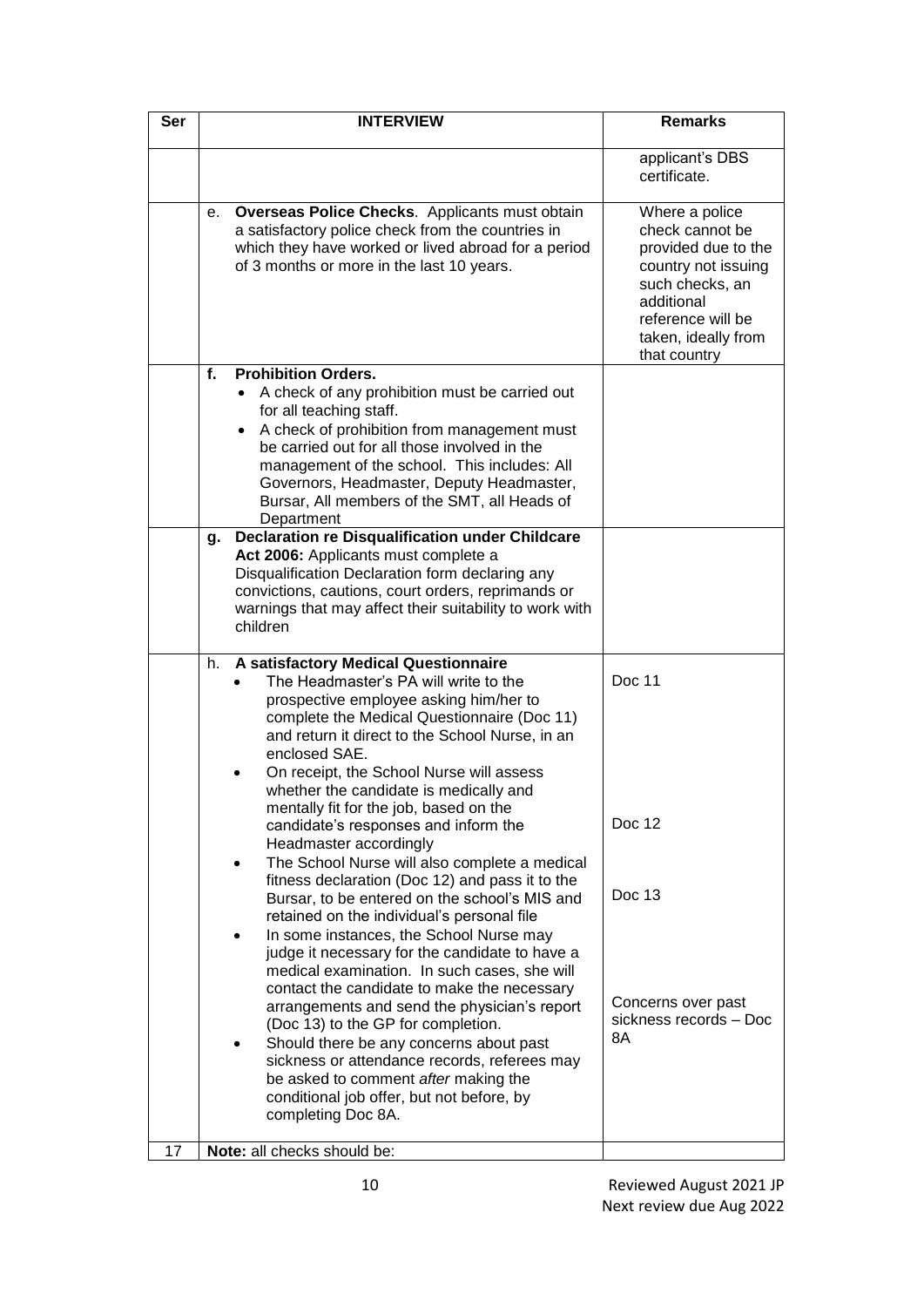| <b>Ser</b> | <b>INTERVIEW</b>                                                                                                                                                                                                                                                                                                                                                                                                                                                                               | <b>Remarks</b>                                                            |
|------------|------------------------------------------------------------------------------------------------------------------------------------------------------------------------------------------------------------------------------------------------------------------------------------------------------------------------------------------------------------------------------------------------------------------------------------------------------------------------------------------------|---------------------------------------------------------------------------|
|            | documented and retained on the individual's<br>personal file (except for the DBS certificate<br>which should be recorded as seen)<br>entered on the school's MIS as part of the<br>٠<br>Single Central Register maintained by the<br>Finance & HR Officer.<br>followed up where they are unsatisfactory or<br>there are discrepancies in the information<br>provided.                                                                                                                          |                                                                           |
| 18         | Where:                                                                                                                                                                                                                                                                                                                                                                                                                                                                                         |                                                                           |
|            | the candidate is found to be on List 99/DBS<br>Children's Barred List, or the DBS Disclosure<br>shows he/she has been disqualified from<br>working with children<br>an applicant has provided false information in,<br>or in support of, his/her application<br>there are serious concerns about an applicant's<br>$\bullet$<br>suitability to work with children,<br>the facts must be reported to the police and / or the DBS<br>at:<br>PO Box 181, Darlington, DL1 9FA (tel: 01325 953 795) |                                                                           |
| 19         | The Headmaster will:                                                                                                                                                                                                                                                                                                                                                                                                                                                                           |                                                                           |
|            | Inform staff in the Staff Meeting.<br>Inform parents in the next letter.                                                                                                                                                                                                                                                                                                                                                                                                                       |                                                                           |
| 20         | The Deputy Head will:<br>Organise farewells for leaving staff (including<br>cheque and card)<br>Act as (or oversee) the Mentor for new staff.                                                                                                                                                                                                                                                                                                                                                  |                                                                           |
| 21         | On arrival of new appointee:<br>The Bursar obtains a P45 from the employee's<br>previous employer<br>The Finance & HR Officer checks the<br>completion of the employee's record on the<br>Central Register of Staff Appointments (Note<br>4).                                                                                                                                                                                                                                                  | See Note 4 below                                                          |
| 22         | <b>Post Appointment Induction</b><br>An induction programme should be drawn up for newly<br>appointed members of staff to:                                                                                                                                                                                                                                                                                                                                                                     |                                                                           |
|            | Provide training and information about the<br>School's policies and procedures<br>Provide Safeguarding training<br>Support individuals in the role for which they<br>have been engaged<br>Provide opportunities for them to discuss any<br>٠<br>issues or concerns about their role or<br>responsibilities.                                                                                                                                                                                    | Arranged by the Deputy<br>Head and the<br>Designated<br>Safeguarding Lead |
|            | The content and nature of the induction process will<br>vary according to the role but, as far as safeguarding                                                                                                                                                                                                                                                                                                                                                                                 |                                                                           |
|            | 11                                                                                                                                                                                                                                                                                                                                                                                                                                                                                             | Reviewed August 2021 JP                                                   |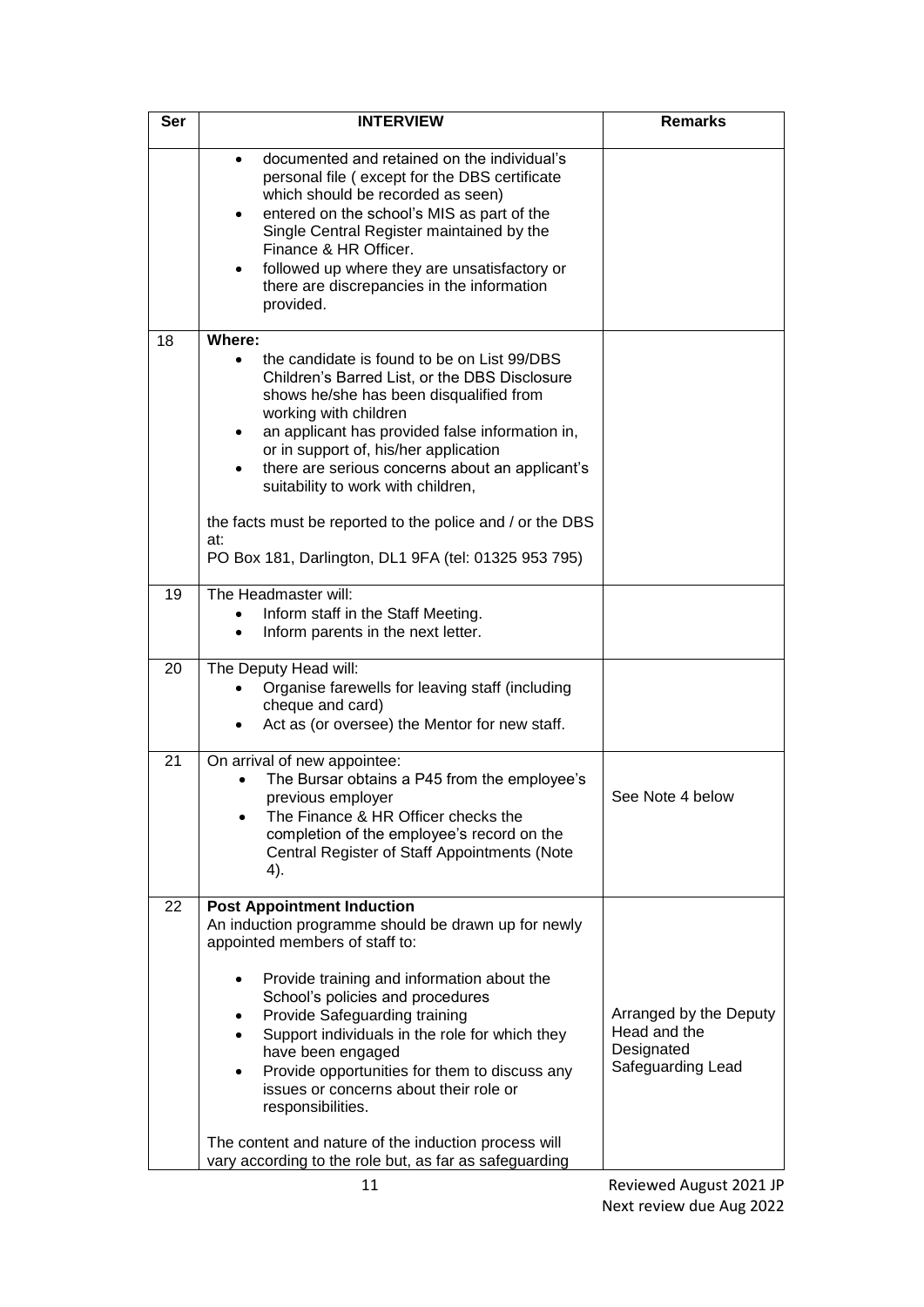| Ser | <b>INTERVIEW</b>                                                                                                                                                                                                                                                                                                                                                                                  | <b>Remarks</b> |
|-----|---------------------------------------------------------------------------------------------------------------------------------------------------------------------------------------------------------------------------------------------------------------------------------------------------------------------------------------------------------------------------------------------------|----------------|
|     | and promoting the welfare of children is concerned, the<br>programme should include information about:                                                                                                                                                                                                                                                                                            |                |
|     | • Policies and procedures in the Staff Handbook<br>in relation to safeguarding and promoting<br>welfare e.g. child protection and safeguarding<br>children, anti-bullying, online safety<br>• Safe practices and standards of conduct<br>How and with whom any concerns should be<br>raised<br>Other relevant personnel procedures e.g.<br>$\bullet$<br>disciplinary, capability, whistleblowing. |                |

Note:

1. The CRB (the pre-cursor to DBS) check was introduced in April 2002 and includes:

- An automatic search of the PNC. This would reveal if a person had been convicted, cautioned, reprimanded or given a warning for a criminal offence, including those that relate to sexual offences/cautions.
- If the position for which the DBS check is required involves working with children the DBS also checks List 99 and the DBS Children's Barred List.

2. It is mandatory to obtain a DBS check on all staff and governors, employed since April 2002. (Note: A previous check may be accepted (at the employer's risk) if the subject gives written consent. 'Disclosure' information must be kept secure and destroyed as soon as it is no longer needed. However, the details must be kept: date of 'disclosure'; who obtained it; level of 'disclosure'; unique reference number. A 'disclosure' must not be accepted if there is a gap of employment of 3 months or more). There is, however, no requirement to obtain a DBS check on existing staff or governors in education. (Note: prior to Apr 02, all Vinehall staff were subject to a List 99 check).

3. The enhanced DBS check for the Chairman of Governors must be countersigned by the Secretary of State and must therefore be initiated through the DfE. For the detailed instructions, see Reference D, Part 4.

4. Central Register. With effect from 1 May 2007, a Single Central Register of recruitment and vetting checks is to be maintained by the Compliance & HR Officer for all members of staff. The register must show the date on which each check was carried out and indicate who carried out the check.

Sample Documents:

- 1. Advertisement.
- 2. Letter to Applicant.
- 3. Application Form.
- 4. Explanatory Notes.
- 5. Job Description.
- 5A. Teacher Profile.
- 6. (No longer required)
- 7. Letter to Referee.
- 8. Reference Form.
- 9. Invitation to Interview.
- 10. Interview Questions.
- 11. Medical Questionnaire.
- 12. Medical Certificate.